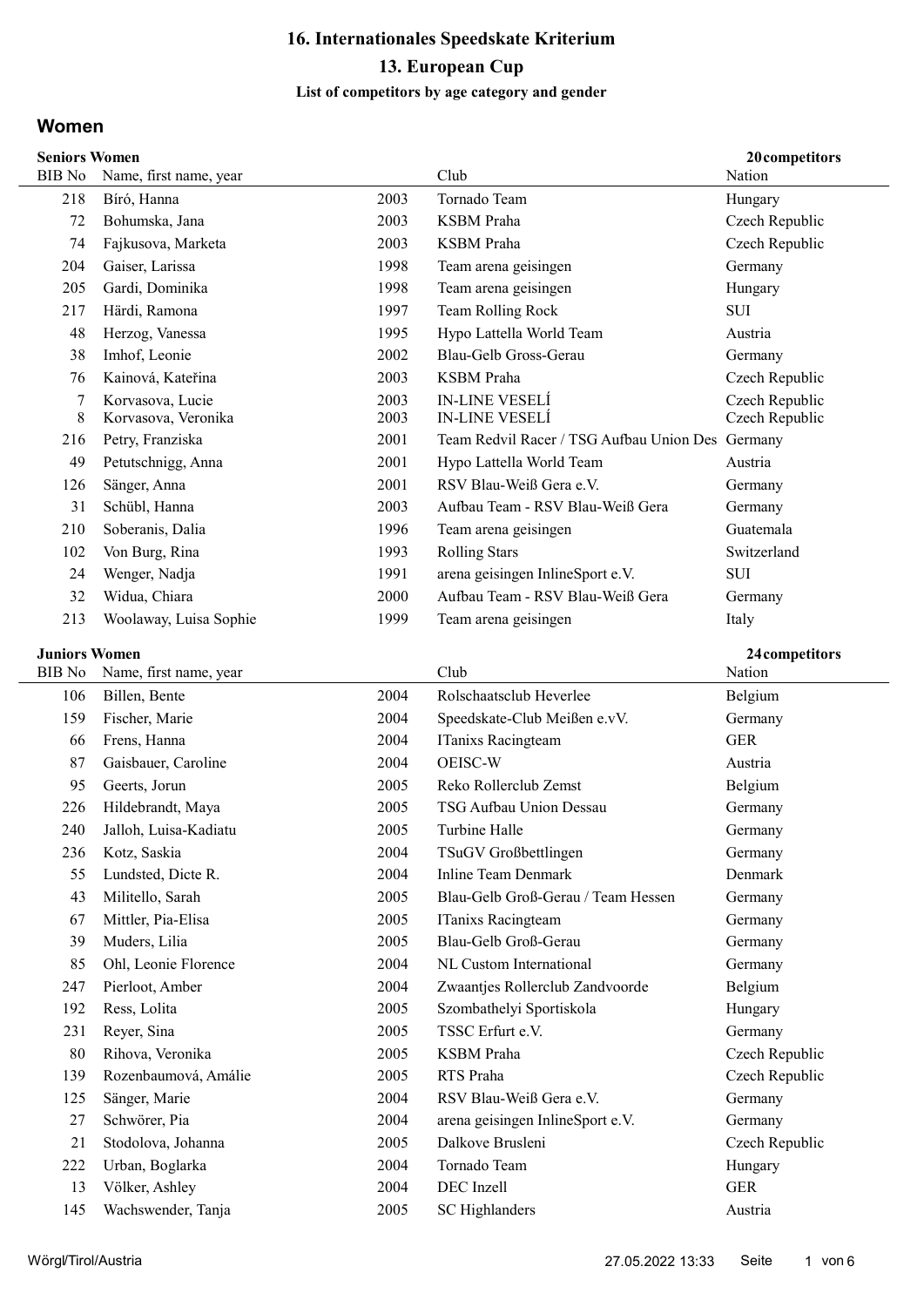#### List of competitors by age category and gender

### Youth Women

|                | 34 competitors<br><b>Youth Women</b> |      |                                    |                |  |  |
|----------------|--------------------------------------|------|------------------------------------|----------------|--|--|
| <b>BIB</b> No  | Name, first name, year               |      | Club                               | Nation         |  |  |
| 23             | Auer, Nina                           | 2006 | arena geisingen InlineSport e.V.   | Germany        |  |  |
| 141            | Boehm, Rosalie                       | 2006 | Sc DHfK Leipzig                    | Germany        |  |  |
| 224            | Czäczine, Zora Lilly                 | 2006 | TSG Aufbau Union Dessau            | Germany        |  |  |
| 241            | Dąbrowska, Wiktoria                  | 2006 | <b>UKS Zryw</b>                    | Poland         |  |  |
| 75             | Forstova, Jesika                     | 2006 | <b>KSBM</b> Praha                  | Czech Republic |  |  |
| 42             | Fuchs, Isabell                       | 2007 | Blau-Gelb Groß-Gerau / Team Hessen | Germany        |  |  |
| $\overline{2}$ | Galova, Emma                         | 2007 | <b>IN-LINE VESELÍ</b>              | Czech Republic |  |  |
| 160            | Grosche, Michelle                    | 2007 | Speedskate-Club Meißen e.vV.       | Germany        |  |  |
| 166            | Günsch, Lina Sara                    | 2007 | Speedskating Arnstadt e.V          | Germany        |  |  |
| 97             | Haemels, Merel                       | 2007 | Reko Rollerclub Zemst              | Belgium        |  |  |
| 142            | Hänsel, Kira                         | 2006 | SC DHfK Leipzig e.V.               | Germany        |  |  |
| $\overline{4}$ | Hanzelkova, Viktorie                 | 2006 | <b>IN-LINE VESELÍ</b>              | Czech Republic |  |  |
| 148            | Haupt, Sarah                         | 2007 | SC Lattella Wörgl                  | Austria        |  |  |
| 158            | Hradecká, Tereza                     | 2006 | Sokol Bechovice II                 | Czech Republic |  |  |
| 25             | Kaiser, Katja                        | 2006 | arena geisingen InlineSport e.V.   | Germany        |  |  |
| 220            | Kovacs, Kamea                        | 2006 | Tornado Team                       | Hungary        |  |  |
| 161            | Krause, Victoria                     | 2006 | Speedskate-Club Meißen e.vV.       | Germany        |  |  |
| 108            | Leemans, Louka                       | 2006 | Rolschaatsclub Heverlee            | Belgium        |  |  |
| 228            | Lüdike, Ida Marie                    | 2007 | TSG Aufbau Union Dessau            | Germany        |  |  |
| 245            | Marlein, Caley                       | 2006 | Zwaantjes Rollerclub Zandvoorde    | Belgium        |  |  |
| 149            | Matkovic, Ivona                      | 2007 | SC Lattella Wörgl                  | Austria        |  |  |
| 188            | Mezgolits, Katharina                 | 2006 | <b>STU Eisenstadt</b>              | Austria        |  |  |
| 109            | Mulder, Eline                        | 2007 | Rolschaatsclub Heverlee            | Netherlands    |  |  |
| 201            | Palakovics, Fanni                    | 2007 | TDKE Tatabánya                     | Hungary        |  |  |
| 137            | Pracharova, Johana                   | 2007 | RTS Praha                          | Czech Republic |  |  |
| 138            | Pracharova, Monika                   | 2007 | RTS Praha                          | Czech Republic |  |  |
| 193            | Román, Fruzsina                      | 2007 | Szombathelyi Sportiskola           | Hungary        |  |  |
| 221            | Sandor, Lilla                        | 2007 | Tornado Team                       | Hungary        |  |  |
| 232            | Schaefer, Annemarie                  | 2006 | TSSC Erfurt e.V.                   | Germany        |  |  |
| 175            | Scholz, Vanessa                      | 2007 | Speedskating Leipzig e.V.          | Germany        |  |  |
| 127            | Schumann, Lina                       | 2007 | RSV Blau-Weiß Gera e.V.            | Germany        |  |  |
| 194            | Szabó, Laura                         | 2006 | Szombathelyi Sportiskola           | Hungary        |  |  |
| 249            | Vansteenkiste, Lyssa                 | 2007 | Zwaantjes Rollerclub Zandvoorde    | Belgium        |  |  |
| 129            | Weidener, Lilly                      | 2006 | RSV Blau-Weiß Gera e.V.            | Germany        |  |  |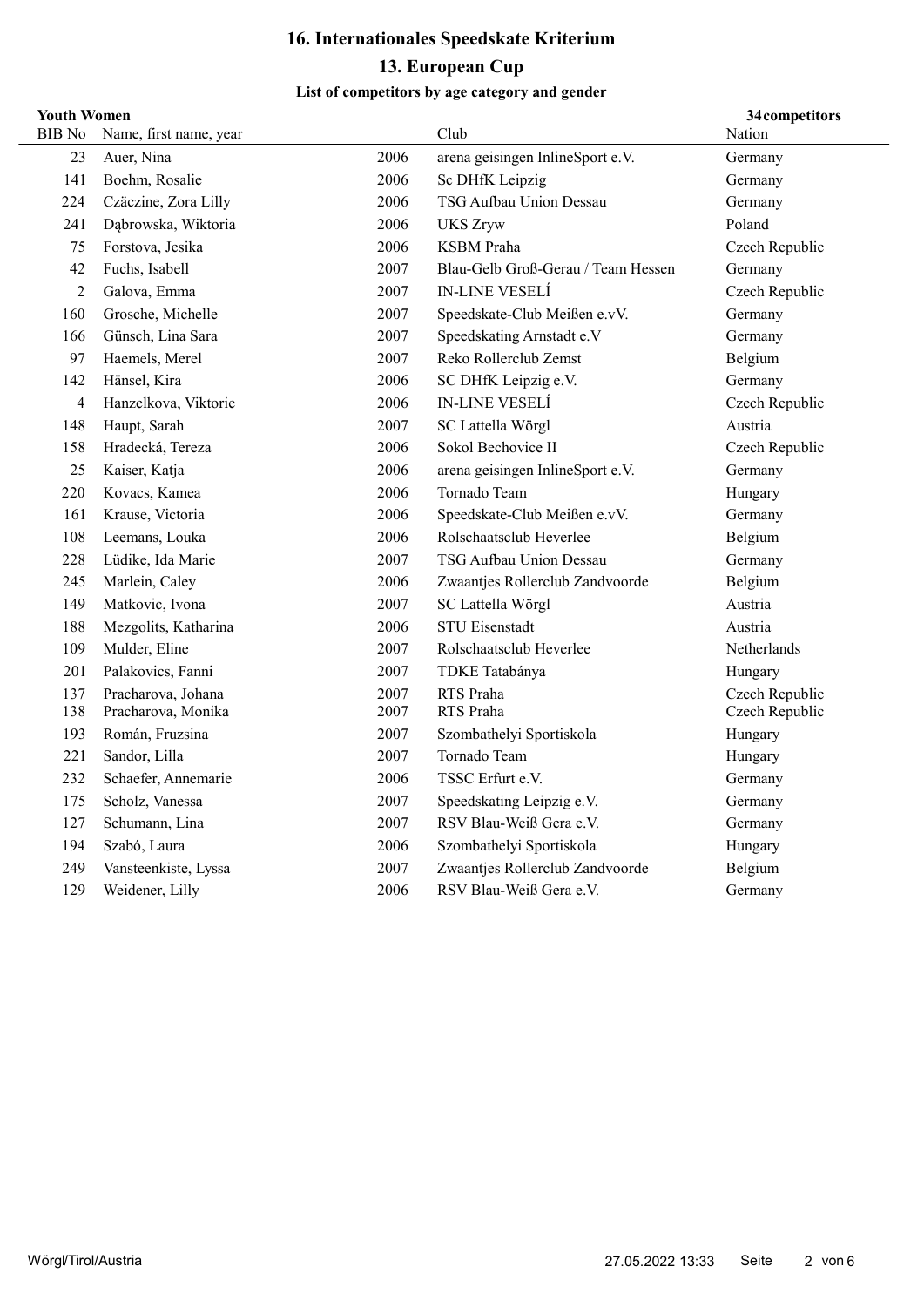#### List of competitors by age category and gender

### Cadets Women

|               | <b>Cadets Women</b><br>40competitors |      |                                  |                |  |  |
|---------------|--------------------------------------|------|----------------------------------|----------------|--|--|
| <b>BIB</b> No | Name, first name, year               |      | Club                             | Nation         |  |  |
| 165           | Becker, Leni                         | 2009 | Speedskating Arnstadt e.V        | Germany        |  |  |
| 37            | Beech, Julia                         | 2008 | Blau-Gelb Gross-Gerau            | Germany        |  |  |
| 185           | Berczelly, Anna                      | 2009 | <b>STU Eisenstadt</b>            | Austria        |  |  |
| 171           | Bielicki, Frieda                     | 2008 | Speedskating Leipzig e.V.        | Germany        |  |  |
| 100           | Blum, Melanie                        | 2008 | <b>Rolling Stars</b>             | Switzerland    |  |  |
| 101           | Blum, Tina                           | 2008 | <b>Rolling Stars</b>             | Switzerland    |  |  |
| 73            | Dykastová, Veronika                  | 2008 | <b>KSBM</b> Praha                | Czech Republic |  |  |
| 234           | Eppinger, Anna                       | 2009 | TSuGV Großbettlingen             | Germany        |  |  |
| 120           | Gaßmann, Nele                        | 2009 | RSV Blau-Weiß Gera e.V.          | Germany        |  |  |
| 63            | Gottwein-Hopp, Mariesol              | 2009 | <b>ERSG</b> Darmstadt            | Germany        |  |  |
| 45            | Hackel, Greta                        | 2008 | Hallescher ISC                   | Germany        |  |  |
| 96            | Haemels, Lotte                       | 2009 | Reko Rollerclub Zemst            | Belgium        |  |  |
| 167           | Heinz, Felicitas-Sophie              | 2008 | Speedskating Arnstadt e.V        | Germany        |  |  |
| 225           | Hildebrandt, Inka                    | 2009 | TSG Aufbau Union Dessau          | Germany        |  |  |
| 157           | Hradecká, Barbora                    | 2009 | Sokol Bechovice II               | Czech Republic |  |  |
| 219           | Ivanyi, Kata                         | 2008 | Tornado Team                     | Hungary        |  |  |
| 5             | Jungova, Kristyna                    | 2009 | <b>IN-LINE VESELÍ</b>            | Czech Republic |  |  |
| 6             | Kodymova, Edita                      | 2008 | <b>IN-LINE VESELÍ</b>            | Czech Republic |  |  |
| 168           | Krüger, Amelie                       | 2009 | Speedskating Arnstadt e.V        | Germany        |  |  |
| 173           | Kühnapfel, Lotta                     | 2008 | Speedskating Leipzig e.V.        | Germany        |  |  |
| 50            | Kurth, Manisha                       | 2008 | Inline Club Mittelland           | Switzerland    |  |  |
| 162           | Langerfeld, Liese                    | 2009 | Speedskate-Club Meißen e.vV.     | Germany        |  |  |
| 54            | Lau, Luna-Marie                      | 2008 | <b>Inline Team Denmark</b>       | Denmark        |  |  |
| 26            | Majewska, Lena                       | 2008 | arena geisingen InlineSport e.V. | Germany        |  |  |
| 150           | Mehnert, Vanessa                     | 2009 | SC Lattella Wörgl                | Austria        |  |  |
| 151           | Oberschneider, Lina                  | 2008 | SC Lattella Wörgl                | Austria        |  |  |
| 169           | Ostenforth, Ronja                    | 2008 | Speedskating Arnstadt e.V        | Germany        |  |  |
| 152           | Parolini, Linda                      | 2008 | SC Lattella Wörgl                | Austria        |  |  |
| 69            | Pnovska, Anna                        | 2008 | <b>KSB</b> Benatky               | Czech Republic |  |  |
| 79            | Rihova, Andrea                       | 2008 | <b>KSBM</b> Praha                | Czech Republic |  |  |
| 164           | Schnee, Selina                       | 2009 | Speedskate-Club Meißen e.vV.     | Germany        |  |  |
| 40            | Selzer, Pauline                      | 2009 | Blau-Gelb Groß-Gerau             | Germany        |  |  |
| 144           | Softic, Arijana                      | 2008 | SC Highlanders                   | Austria        |  |  |
| 170           | Tack, Josephine                      | 2008 | Speedskating Arnstadt e.V        | Germany        |  |  |
| 238           | Trojan, Lina                         | 2009 | TSuGV Grossbettlingen            | Germany        |  |  |
| 248           | Vansteenkiste, Marlies               | 2008 | Zwaantjes Rollerclub Zandvoorde  | Belgium        |  |  |
| 178           | Vercheval, Sophia                    | 2009 | Speedskating Leipzig e.V.        | Germany        |  |  |
| 181           | Wittmack, Alessia                    | 2009 | SSC Heilbronn e.V.               | Germany        |  |  |
| 131           | Zimmermann, Vanessa                  | 2009 | RSV Blau-Weiß Gera e.V.          | Germany        |  |  |
| 133           | Zöltsch, Marie                       | 2009 | RSV Blau-Weiß Gera e.V.          | Germany        |  |  |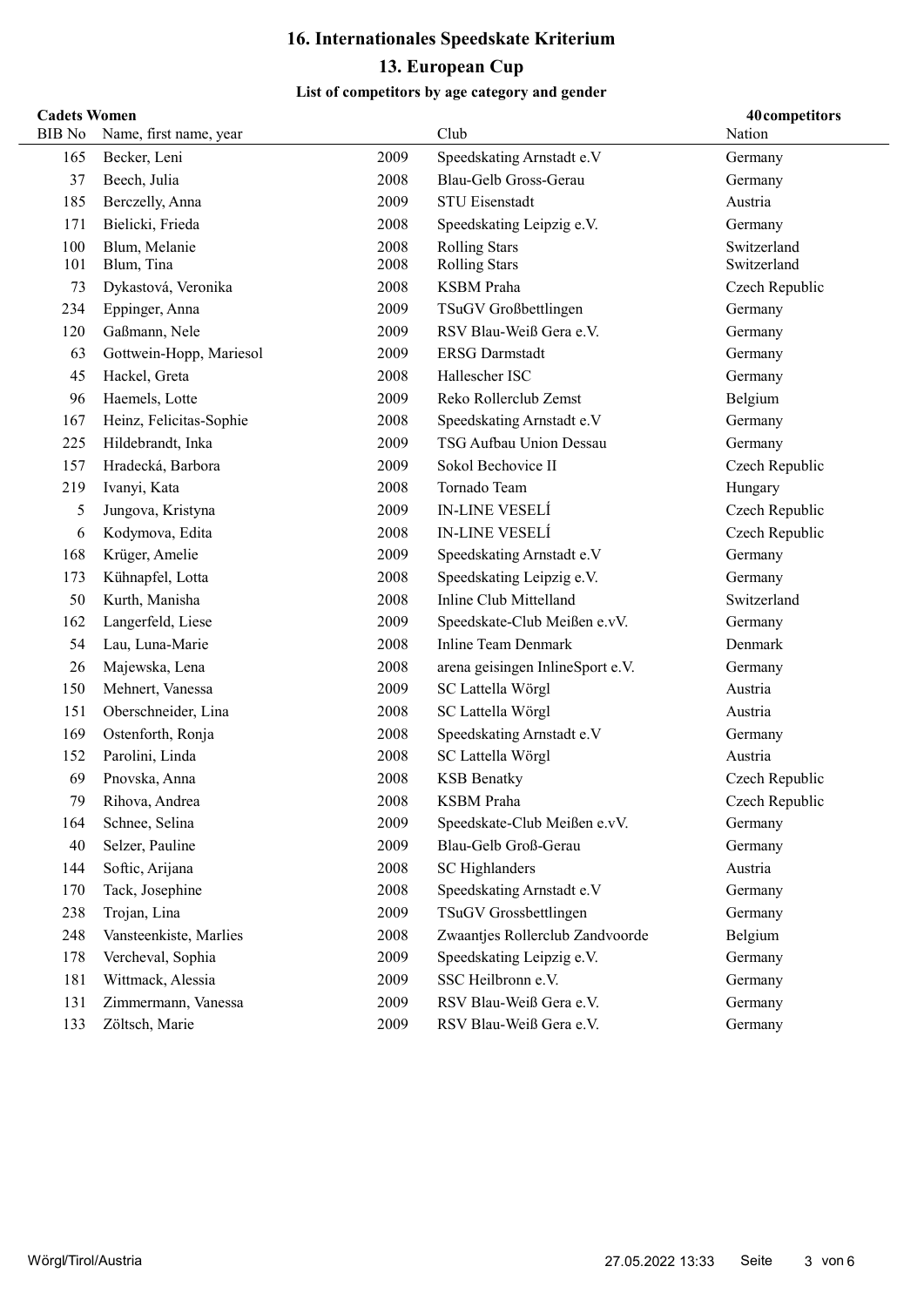#### List of competitors by age category and gender

### $\overline{AY}$  12 Wo

|        | AK 12 Women<br>16competitors |      |                                     |                |  |  |
|--------|------------------------------|------|-------------------------------------|----------------|--|--|
| BIB No | Name, first name, year       |      | Club                                | Nation         |  |  |
| 184    | Berczelly, Dalma             | 2010 | <b>STU Eisenstadt</b>               | Austria        |  |  |
| 114    | Bergé, Elise                 | 2010 | Rolschaatsclub Tienen               | Belgium        |  |  |
| 140    | Boehm, Marie                 | 2010 | Sc DHfK Leipzig                     | Germany        |  |  |
| 191    | Boros, Flóra                 | 2010 | Szombathelyi Sportiskola            | Hungary        |  |  |
| 172    | Deubner, Mara                | 2010 | Speedskating Leipzig e.V.           | Germany        |  |  |
| 41     | Fuchs, Luisa                 | 2010 | Blau-Gelb Groß-Gerau / Team Hessen  | Germany        |  |  |
|        | Galova, Alexandra            | 2010 | <b>IN-LINE VESELÍ</b>               | Czech Republic |  |  |
| 61     | Hopp, Sophia                 | 2011 | <b>ERSG Darmstadt</b>               | <b>GER</b>     |  |  |
| 119    | Locher, Alina                | 2010 | <b>RSC</b> Liestal                  | Switzerland    |  |  |
| 155    | Lukas, Lyann                 | 2010 | <b>SCC Skating Berlin</b>           | Germany        |  |  |
| 154    | Mehnert, Julia               | 2011 | SC Lattella Wörgl                   | AUT            |  |  |
| 134    | Otto, Josephine              | 2010 | RSV Gera                            | <b>GER</b>     |  |  |
| 124    | Oussaifi, Mariem             | 2010 | RSV Blau-Weiß Gera e.V.             | Germany        |  |  |
| 143    | Softic, Altijana             | 2011 | SC Highlanders                      | Austria        |  |  |
| 11     | Tomeckova, Karolina          | 2010 | <b>IN-LINE VESELÍ</b>               | Czech Republic |  |  |
| 44     | Zschaetzsch, Mia             | 2010 | Blau-Gelb Gross-Gerau / Team Hessen | Germany        |  |  |
|        |                              |      |                                     |                |  |  |

### Men

|            | <b>Seniors Men</b><br>25 competitors |              |                                                |                          |  |  |
|------------|--------------------------------------|--------------|------------------------------------------------|--------------------------|--|--|
| BIB No     | Name, first name, year               |              | Club                                           | Nation                   |  |  |
| 203        | Acosta, Camilo                       | 1993         | Team arena geisingen                           | Colombia                 |  |  |
| 35         | Ball, Bobby                          | 2001         | GTC2022 Skate13                                | United Kingdom           |  |  |
| 105        | Beelen, Robbe                        | 2003         | Rolschaatsclub Heverlee                        | Belgium                  |  |  |
| 244<br>243 | Brissinck, Jolan<br>Brissinck, Milan | 2003<br>2003 | Zandvoorde Rollerclub<br>Zandvoorde Rollerclub | <b>BEL</b><br><b>BEL</b> |  |  |
| 68         | Fajkus, Radek                        | 2001         | <b>KSB</b> Benatky                             | Czech Republic           |  |  |
| 196        | Fischer, Nils                        | 1993         | TAX Racing Team                                | Germany                  |  |  |
| 118        | Gross, Leandro                       | 2003         | RSC Liestal                                    | Switzerland              |  |  |
| 186        | Hahnekamp, Johannes                  | 1990         | <b>STU Eisenstadt</b>                          | Austria                  |  |  |
| 33         | Henry, Vincent                       | 1984         | Birmingham Wheels Speed Skating Club           | United Kingdom           |  |  |
| 208        | Hughes, Kierryn                      | 1993         | Team arena geisingen                           | New Zealand              |  |  |
| 52         | Johansen, Nikolai Bjørklund          | 2001         | Inline Team Denmark                            | Denmark                  |  |  |
| 53         | Johansen, Sebastian Bjørklund        | 2003         | <b>Inline Team Denmark</b>                     | Denmark                  |  |  |
| 84         | Kania, Marek                         | 1999         | <b>LEGIA</b>                                   | Poland                   |  |  |
| 83         | Kania, Mateusz                       | 1998         | <b>LEGIA</b>                                   | Poland                   |  |  |
| 92         | Kromoser, Christian                  | 1993         | ÖISC-Burgenland - AOwheels                     | Austria                  |  |  |
| 34         | Lehnertz, Timo                       | 2002         | <b>BONT</b> Skate                              | Germany                  |  |  |
| 237        | Mammen, Lorenz                       | 1999         | TSuGV Großbettlingen                           | Germany                  |  |  |
| 57         | Mastrup, Niclas                      | 2000         | Inline Team Denmark                            | Denmark                  |  |  |
| 58         | Mastrup, Sune                        | 2003         | Inline Team Denmark                            | Denmark                  |  |  |
| 209        | Schmidt, Stefan Due                  | 1994         | Team arena geisingen                           | Denmark                  |  |  |
| 70         | Sejpal, Zdenek                       | 2001         | <b>KSB</b> Benatky                             | Czech Republic           |  |  |
| 211        | Wenger, Livio                        | 1993         | Team arena geisingen                           | Switzerland              |  |  |
| 130        | Werner, Erik Willy                   | 2002         | RSV Blau-Weiß Gera e.V.                        | Germany                  |  |  |

212 Whyte, Josh Team arena geisingen New Zealand 1995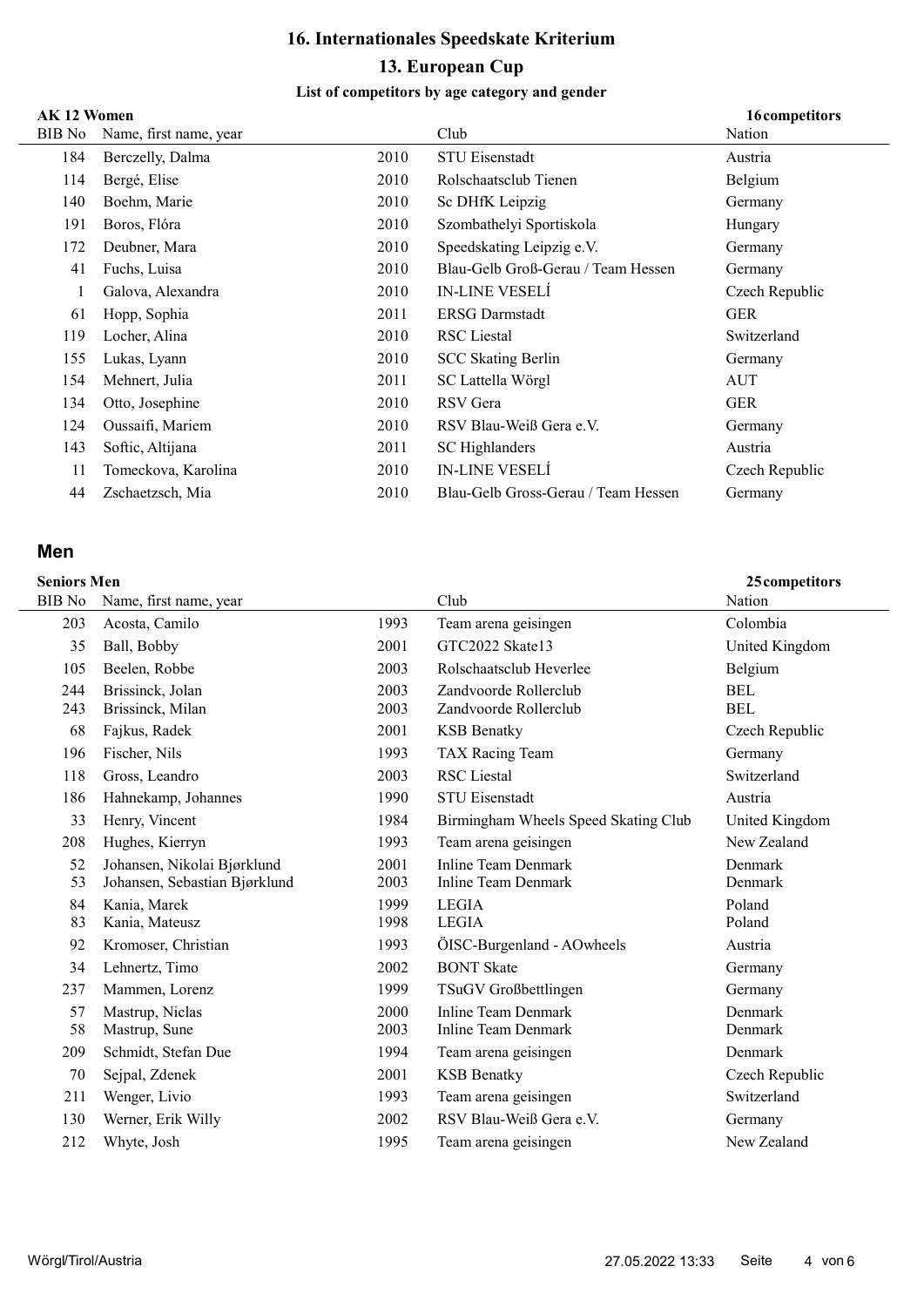### List of competitors by age category and gender

#### Juniors Men

| <b>Juniors Men</b>                |                          |      |                                                  | 19 competitors           |
|-----------------------------------|--------------------------|------|--------------------------------------------------|--------------------------|
| <b>BIB</b> No                     | Name, first name, year   |      | Club                                             | Nation                   |
| 223                               | Arndt, Jonas Maximilian  | 2004 | TSG Aufbau Union Dessau                          | Germany                  |
| 182                               | Baden, David             | 2005 | SSC Koeln                                        | Germany                  |
| 104                               | Beelen, Brend            | 2005 | Rolschaatsclub Heverlee                          | Belgium                  |
| 115                               | Bergé, Laurens           | 2005 | Rolschaatsclub Tienen                            | Belgium                  |
| 94                                | Fabio, Vanes             | 2004 | Reko Rollerclub Zemst                            | Belgium                  |
| 47                                | Farthofer, Alexander     | 2005 | Hypo Lattella World Team                         | Austria                  |
| 215                               | Kampfenkel, Finn Bjarne  | 2005 | Team Redvil Racer / TSG Aufbau Union Des Germany |                          |
| 183                               | Kieser, Sebastian        | 2005 | SSC Koeln                                        | Germany                  |
| 180                               | Klotz, Marvin            | 2005 | SSC Heilbronn e.V.                               | Germany                  |
| 190                               | Kubik, Tim               | 2005 | SV Flaeming-Skate e.V.                           | Germany                  |
| 229                               | Milling, Finn            | 2005 | TSG Aufbau Union Dessau                          | Germany                  |
| 111                               | Mulder, Tom              | 2005 | Rolschaatsclub Heverlee                          | Netherlands              |
| 78                                | Pribik, Lukas            | 2004 | <b>KSBM</b> Praha                                | Czech Republic           |
| 29                                | Rudolph, Luca            | 2005 | Aufbau Team - RSV Blau-Weiß Gera                 | Germany                  |
| 59                                | Sass, Frederik           | 2004 | <b>Inline Team Denmark</b>                       | Denmark                  |
| 30                                | Schmidt, Oskar           | 2005 | Aufbau Team - RSV Blau-Weiß Gera                 | Germany                  |
| 112                               | Soetaerts, Daan          | 2004 | Rolschaatsclub Heverlee                          | Belgium                  |
| 239                               | Stiller, Julian          | 2005 | <b>TSV Bernhausen</b>                            | <b>GER</b>               |
| 250                               | Vansteenkiste, Joren     | 2005 | Zwaantjes Rollerclub Zandvoorde                  | Belgium                  |
|                                   |                          |      |                                                  |                          |
| <b>Youth Men</b><br><b>BIB</b> No | Name, first name, year   |      | Club                                             | 26 competitors<br>Nation |
| 103                               | Beelen, Stan             | 2007 | Rolschaatsclub Heverlee                          | Belgium                  |
| 107                               | De Wachter, Siebe        | 2007 | Rolschaatsclub Heverlee                          | Belgium                  |
| 116                               | Dekens, Lowie            | 2007 | Rolschaatsclub Tienen                            | Belgium                  |
| 62                                | Düppre, Simon            | 2007 | <b>ERSG</b> Darmstadt                            | Germany                  |
| 235                               | Eppinger, Manuel         | 2007 | TSuGV Großbettlingen                             | Germany                  |
| 198                               | Gödöny, Norbert          | 2007 | TDKE Tatabánya                                   | Hungary                  |
| 117                               | Gross, Nevio             | 2006 | <b>RSC</b> Liestal                               | Switzerland              |
| 99                                | Hermann, Sven            | 2006 | Rollerblade Team Schweiz                         | Switzerland              |
| 51                                | Jeppesen, Magnus Normann | 2006 | <b>Inline Team Denmark</b>                       | Denmark                  |
| 136                               | Jilek, Metodej           | 2006 | RTS Praha                                        | Czech Republic           |
| 227                               | Kampfenkel, Malik Ole    | 2006 | TSG Aufbau Union Dessau                          | Germany                  |
| 122                               | Kloninger, Joel          | 2006 | RSV Blau-Weiß Gera e.V.                          | Germany                  |
| 9                                 | Kovarik, Jakub           | 2006 | <b>IN-LINE VESELÍ</b>                            | Czech Republic           |
| 199                               | Lukács, Soma             | 2006 | TDKE Tatabánya                                   | Hungary                  |
| 179                               | Marosi, Maurice          | 2007 | Speedteam Bodensee                               | Germany                  |
| 246                               | Patrouille, Lars         | 2006 | Zwaantjes Rollerclub Zandvoorde                  | Belgium                  |
| 89                                | Perwein, Bruno           | 2006 | OEISC-W                                          | Austria                  |
| 214                               | Pescheck, Elias          | 2007 | <b>TEAM DÍAZ</b>                                 | Germany                  |
| 28                                | Rudolph, Jon             | 2006 | Aufbau Team - RSV Blau-Weiß Gera                 | Germany                  |
| 176                               | Seyfarth, Jannes         | 2006 | Speedskating Leipzig e.V.                        | Germany                  |
| 195                               | Szélinger, Benjamin      | 2006 | Szombathelyi Sportiskola                         | Hungary                  |
| 98                                | Troost, Sietse           | 2006 | Reko Rollerclub Zemst                            | Belgium                  |
| 128                               | Uhlig, Nils              | 2006 | RSV Blau-Weiß Gera e.V.                          | Germany                  |
| 82                                | Vajanský, Adrian         | 2006 | <b>KSBM</b> Praha                                | Czech Republic           |
| 113                               | Vermeersch, Johannes     | 2007 | Rolschaatsclub Heverlee                          | Belgium                  |
| 156                               | Weber, Janek             | 2007 | Skate Team Celle                                 | Germany                  |
|                                   |                          |      |                                                  |                          |